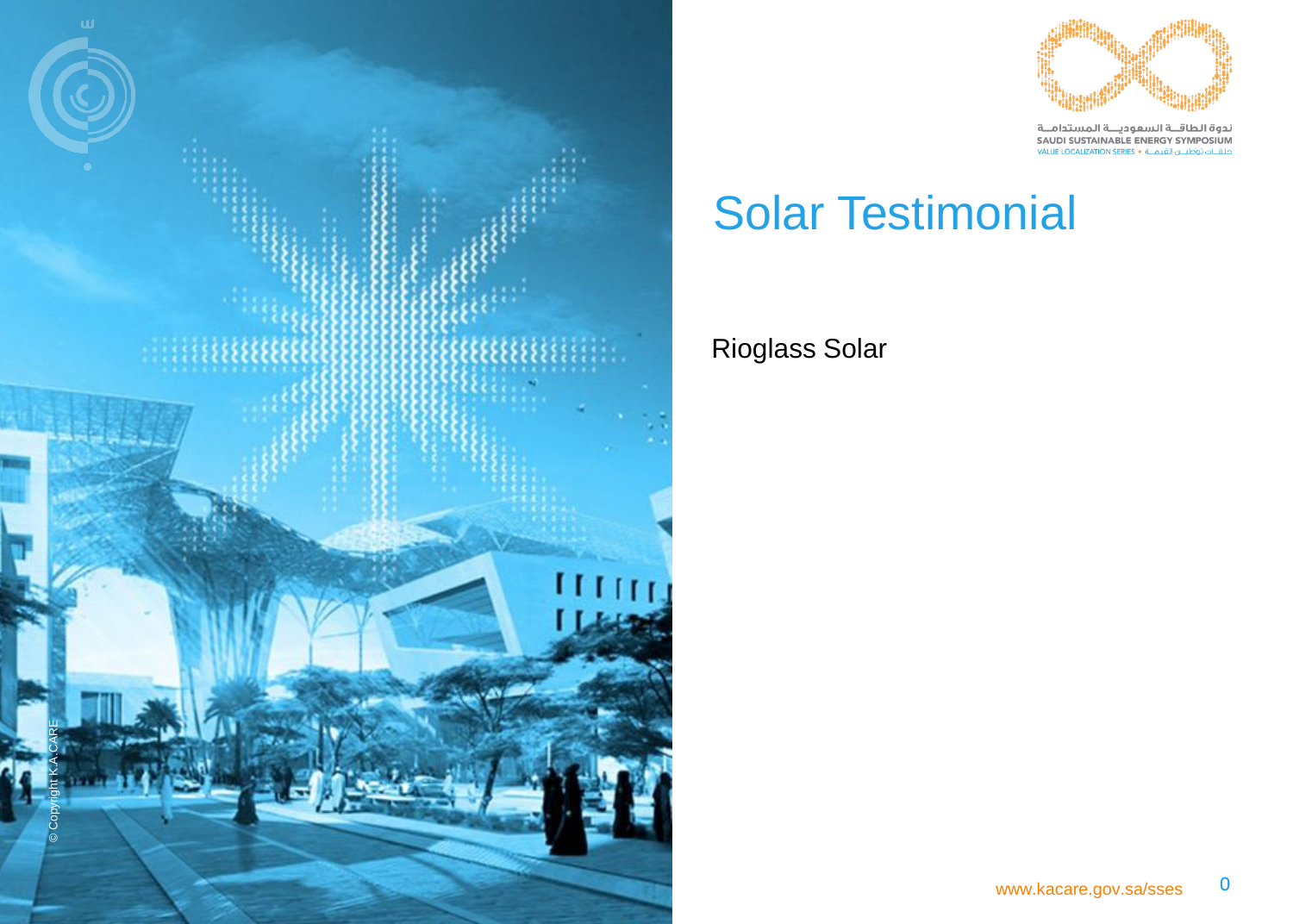## Background of the program and company presentation



ندوة الطاقــة السعوديــة المستدام SAUDI SUSTAINABLE ENERGY SYMPOSIUM

- **Start date: December 2006**
- **Location: Asturias, Spain**
- **Energy Capacity: Production: 900 MW Installed + ordered : 2,1 GW**
- **Who are the main vendors: Rioglass Solar and partner**
- **Total investment : USD 98 million**



### **Program International Partner**

- Revenues: 80 million Euro
- Number of employees: 180
- Footprint: 2 plants in Spain, 1 in US and 1 in South Africa
- Solar reflector solutions for CSP and CPV applications

### **Local Supplier before arrangement**



© Copyright K.A.CARE WAS CONSIDERED TO A CARE WAS CONSIDERED TO A CARE WAS CONSIDERED TO A CARE WWW.kacare.gov.sa/sses

- Revenues: about 250 million Euro
- Number of employees: about 600
- Footprint: 4 plants in country and various sales offices and distributor network
- **Services** Glass for mainly automotive and construction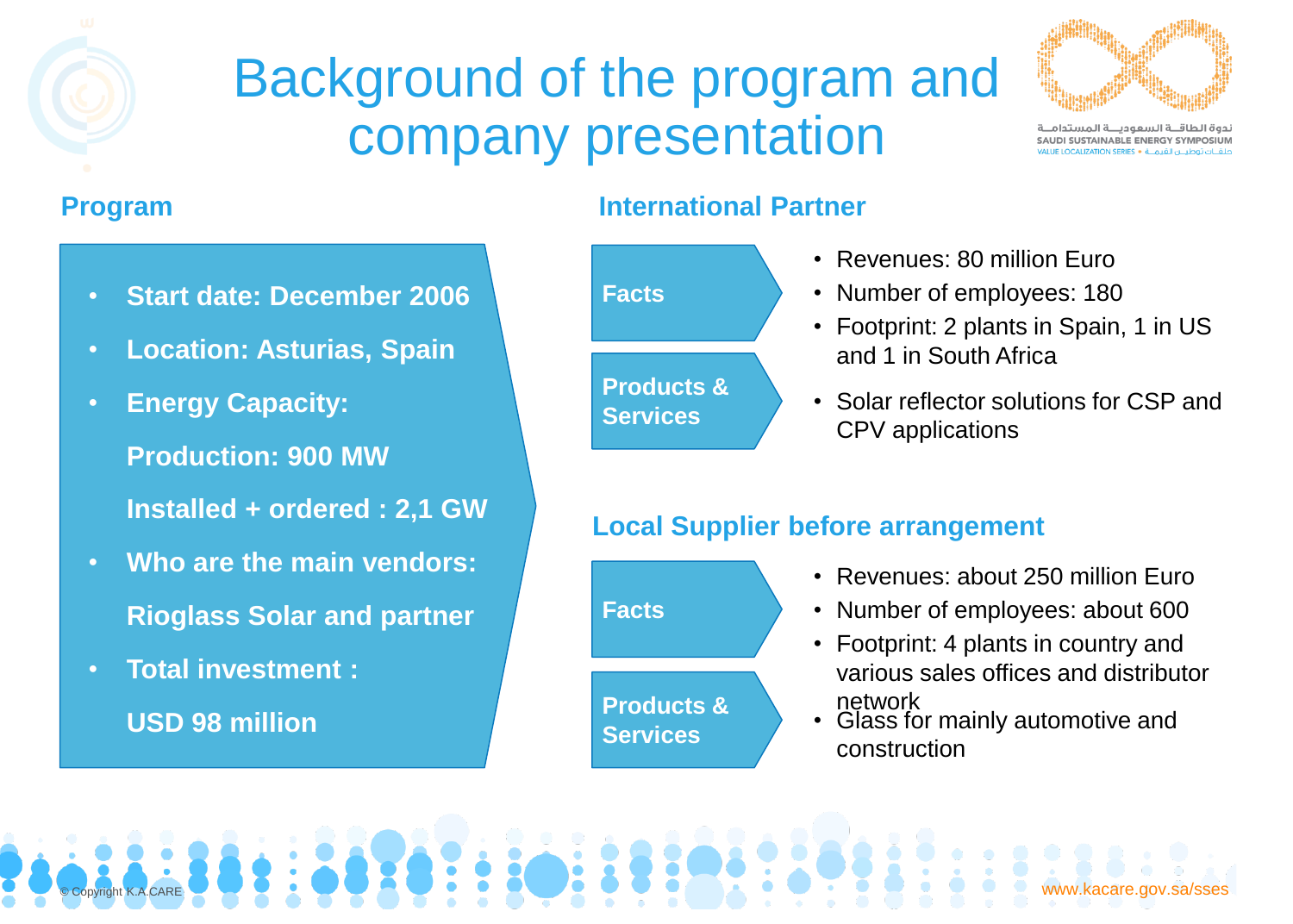



ندوة الطاقــة السعوديــة المستدامــة SAUDI SUSTAINABLE ENERGY SYMPOSIUM حلقــات توطيــن القيمــة • VALUE LOCALIZATION SERIES

#### **Product Lines**





By courtesy of Renovalia By courtesy of Supower

#### **CSP Applications CPV Applications**







www.kacare.gov.sa/sses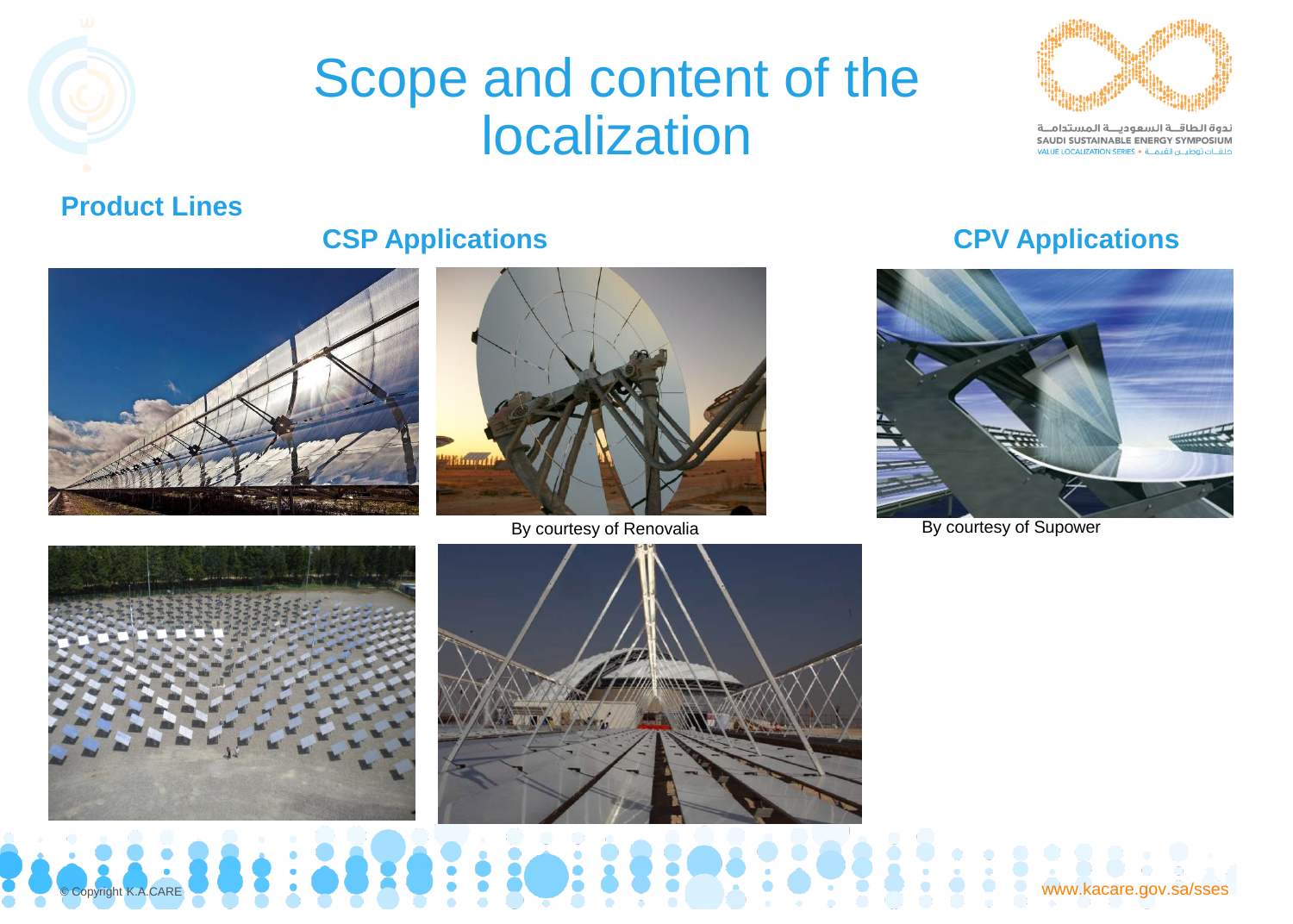## Scope and content of the localization



ندوة الطاقــة السعوديــة المستدامــة SAUDI SUSTAINABLE ENERGY SYMPOSIUM حلقــات توطيــن القيمــة • vALUE LOCALIZATION SERIES

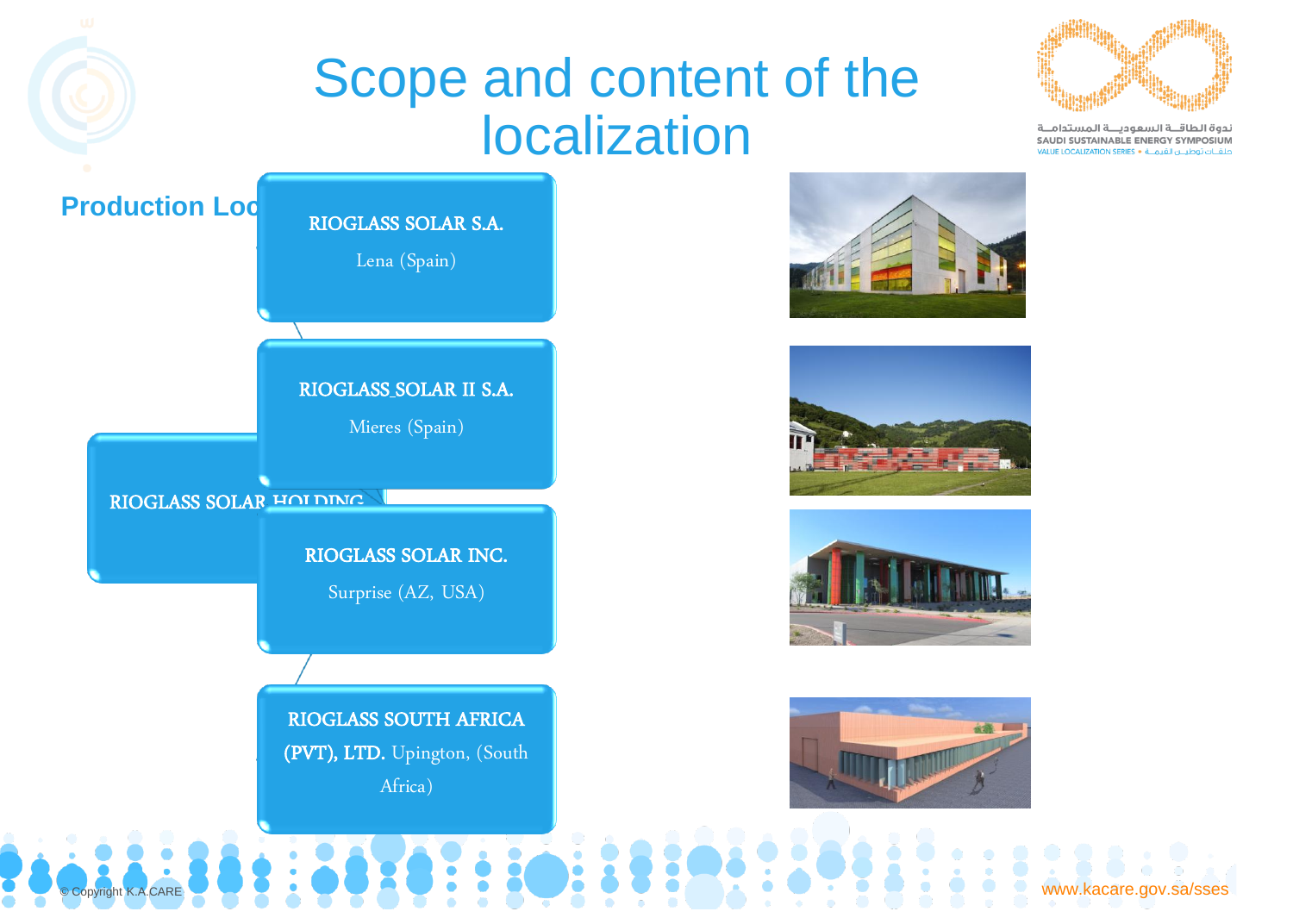

## Scope and content of the localization



حوة الطاقـــة السعودب AUDI SUSTAINABLE ENERGY SYMPOSIUM

- Heliostat Mirror Facets for Central Tower CSP Technology
	- Mirror including supporting structure and mounting aids
	- 4,3 m2 mirrors, double curved
	- Concentration of solar light in solar field onto heat target on top of central tower, 50 MW

### **Product/Service Localization key facts**

- Investment: USD 4,5 million
- Location: South Africa
- Number of employees: 25-30
- Production start date: May 2013
- Annual output (# of units): 270.000 units
- Annual revenues : USD 30 million

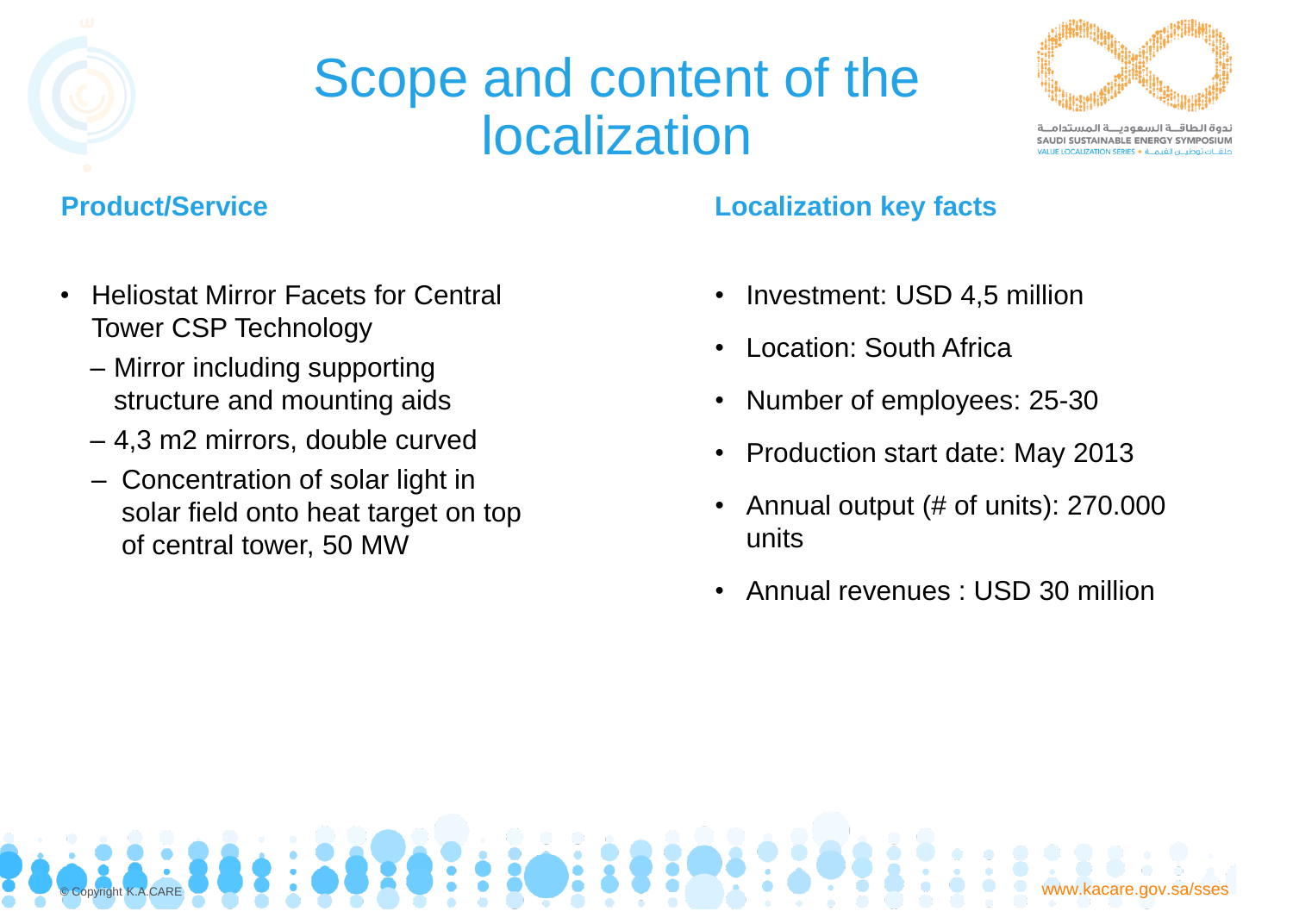## Agreement steps



ندوة الطاقة السعوديــة المستدامــة SAUDI SUSTAINABLE ENERGY SYMPOSIUM الملقــات توطيـــن القيمــة • VALUE LOCALIZATION SERIES

| <b>Identification</b>                                                             | <b>Qualification</b>                                                                                                                                                                 | <b>Selection</b>                                                                                                          | <b>Agreement</b>                                                                                                             | <b>Performance</b>                                                                                                                                                           |
|-----------------------------------------------------------------------------------|--------------------------------------------------------------------------------------------------------------------------------------------------------------------------------------|---------------------------------------------------------------------------------------------------------------------------|------------------------------------------------------------------------------------------------------------------------------|------------------------------------------------------------------------------------------------------------------------------------------------------------------------------|
| One of the<br>partners<br>shareholders is<br>supplier of<br><b>Rioglass Solar</b> | Several players<br>showed interest<br>with very different<br>backgrounds.<br><b>Technical and</b><br>sales capabilities<br>leading in<br>selection,<br>financial stability<br>a must | Technically:<br>knowhow on<br>glass, good sales<br>presence, stable<br>balance sheet<br>and market                        | Both parties took<br>time to set up a<br>good business<br>agreement<br>recognizing each<br>others strengths<br>and interests | Market share:<br>near 50% market<br>share, wide<br>network and<br>quality<br>connections                                                                                     |
|                                                                                   |                                                                                                                                                                                      | presence<br>Non-technical:<br>good fit of<br>corporate culture                                                            |                                                                                                                              | Alignment of<br>expectations and<br>good support in<br>all fields                                                                                                            |
|                                                                                   |                                                                                                                                                                                      |                                                                                                                           |                                                                                                                              |                                                                                                                                                                              |
| • Be proactive<br>and contact us<br>© Copyright K.A.CARE                          | • Comply with<br>industry<br>standards<br>• Comply with int.<br><b>QA</b> standards                                                                                                  | • Entrance for<br>suppliers is<br>always the<br>Purchase<br>department.<br>Contact head of<br>Purchase in<br><b>Spain</b> | It is essential to<br>agree on<br>corrective<br>procedures and<br>quantifiable<br>learning/improve-<br>ment loops            | • Do what you<br>promise and agree<br>upon<br>• Identify problems<br>and communicate<br>• Work through you<br>main contacts<br>(Purchase, Eng. QA)<br>www.kacare.gov.sa/sses |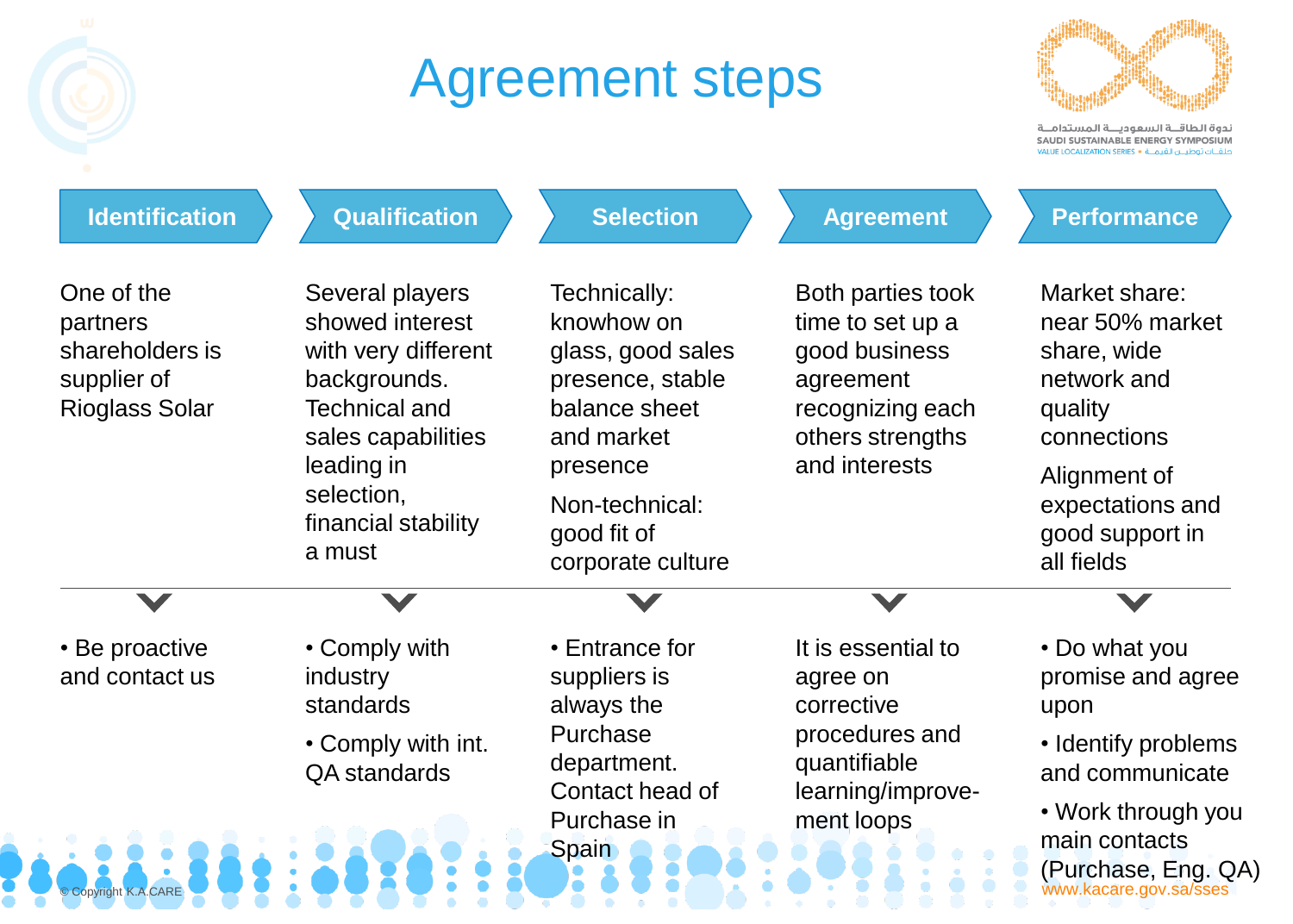# Transfer and operations



ندوة الطاقـــة السعوديـــة المستدام SAUDI SUSTAINABLE ENERGY SYMPOSIUM

#### **Technology Transfer Set up Set up Set up Operations**

- Decision to localize
- Plant set up 6 months (start training at int. partner)
- Start up and training on the job, 3 to 6 moths
- After care/support!!! (as long as it takes but with correct financial and operational procedures)

• Describe the actual production inception and the support provided by the international

partner

- Describe the manufacturing and on-going training support provided
- Describe the performance, quality and safety monitoring

- Identify required skills
- Compare corporate training programs and define acceptable program for cooperation
- Define personalized training and implement
- Basis must be good, so use best practices for manufacturing and  $\overline{OA}$
- Then equipment and training will be implemented well and locked
- People are key so make sure trained people are kept and dissipate their knowledge to others
- Register the specific tasks, procedures and training process and create a learning environment

© Copyright K.A.CARE WAS CONSIDERED TO A CARE WAS CONSIDERED TO A CARE WAS CONSIDERED TO A CARE WWW.kacare.gov.sa/sses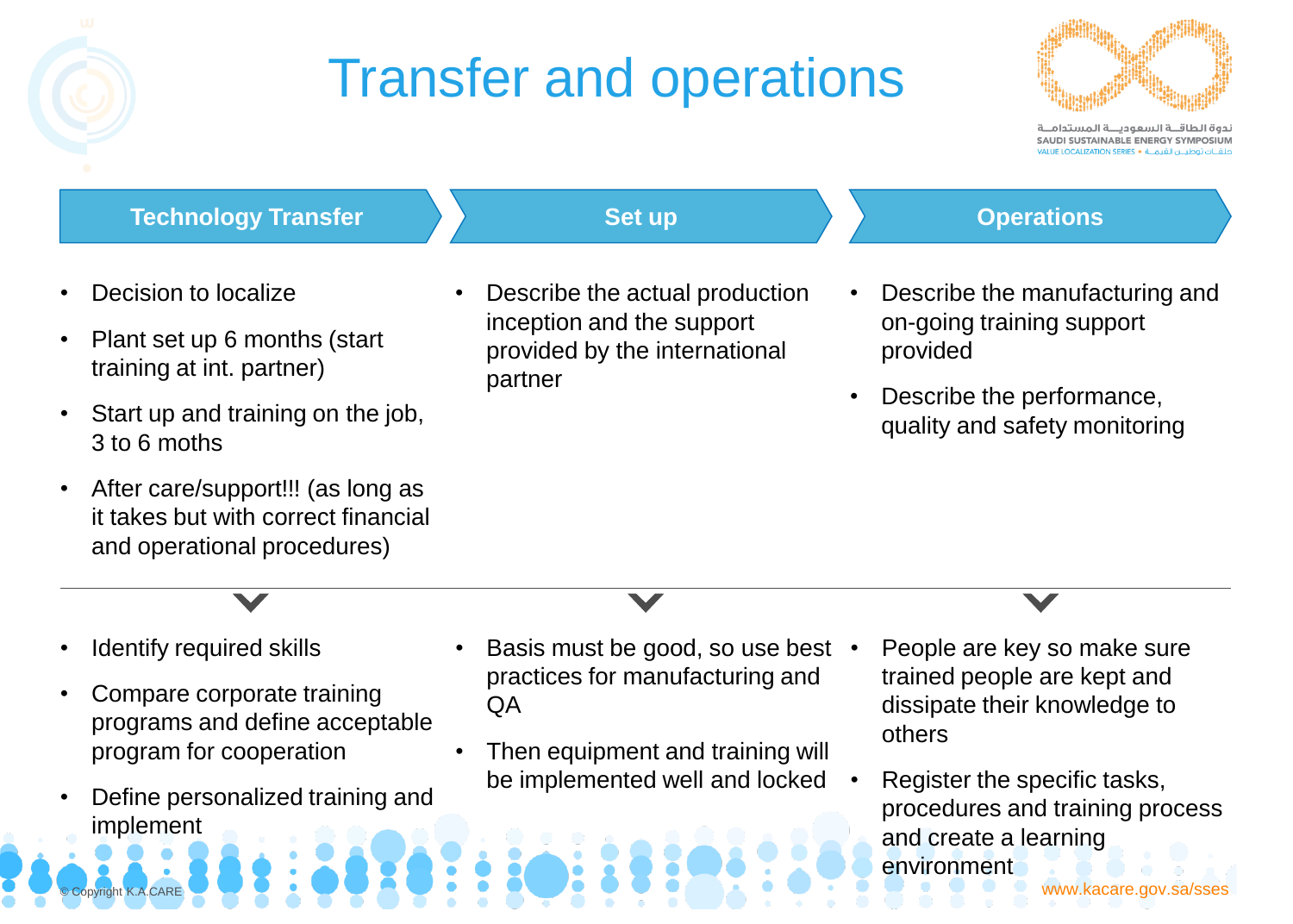

ندوة الطاقــة السعوديــة المستدام SAUDI SUSTAINABLE ENERGY SYMPOSIUM ن القيمــة • CALIZATION SERIES:

## Operations Key success factors

### **Competencies Building Competencies Building Competencies Building**

- Set goals for long term together with partner and then make small steps for the learning process, preferably by proactive self driven learning
- Where required to perform tasks well, training on the job at International partner or by trainer at location

- Make an overview what is possible from a market point of view , then move to selection and possible realization
- Sometimes new market opportunities pop up, sometimes difficult production/product choices have to be made. Then, a good contract is essential.
- Select and train in agreement of both parties, but take responsibilities for your own people.
- Discuss problems immediately and openly
- Market propositions  $\rightarrow$  technical Product prerequisites  $\rightarrow$  other Technical factors  $\rightarrow$  select one or more suppliers or localize production (steps)